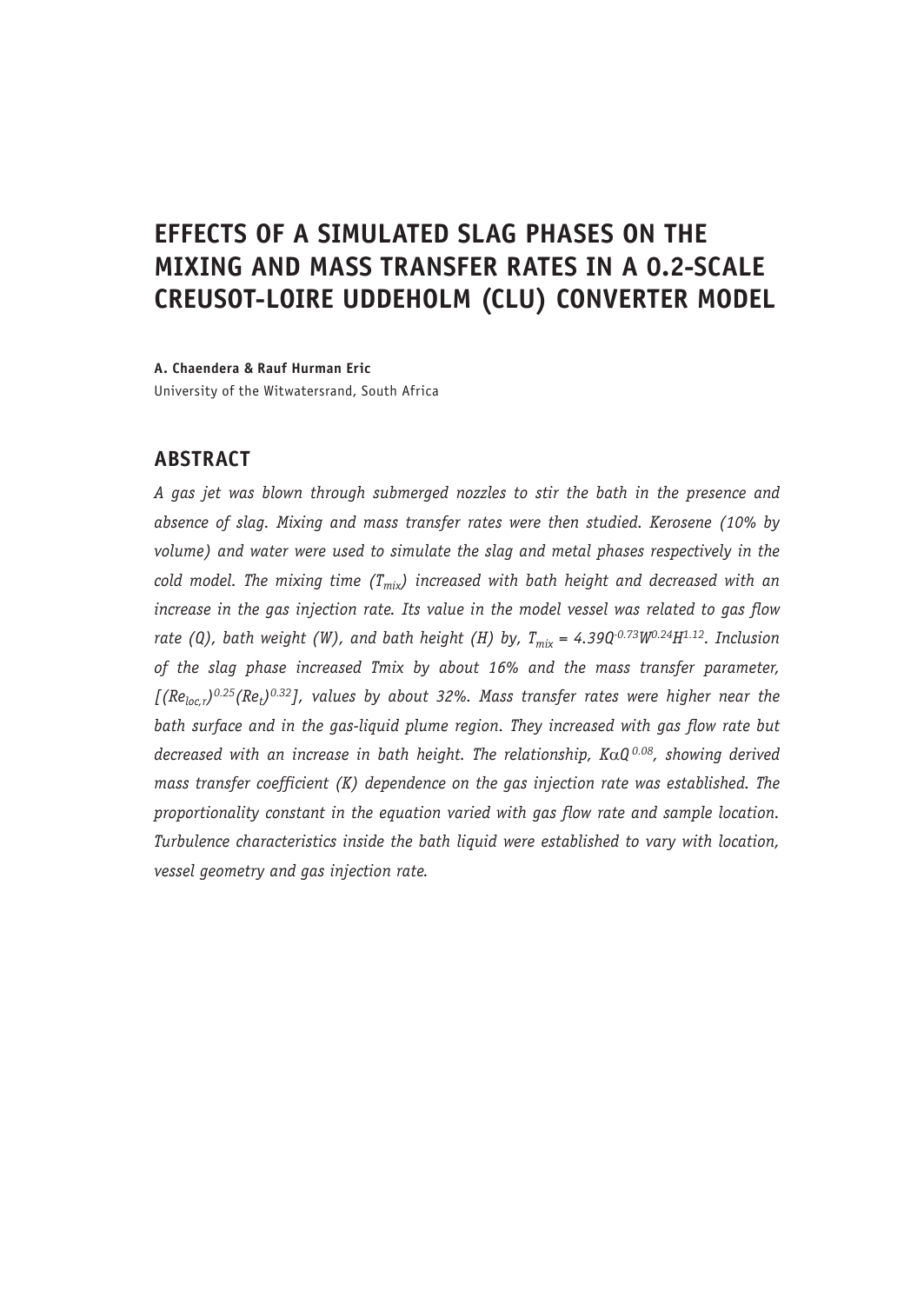## **INTRODUCTION**

Gas stirring plays a very important role in steelmaking processes. The gases purged into the converter bring about thorough mixing of the bath thus accelerating the physical and chemical reactions taking place in the vessel. Since inefficient stirring leads to a longer blowing period, the result is poor energy, time and vessel utilization. These factors impact negatively on the process economics as they increase the operating costs. Knowledge of the slag impact on mixing and mass transfer rates in the converter operation helps to accurately determine the necessary gas blowing rate for efficient stirring of the bath. Therefore, a thorough understanding of the slag phase influence on mass transport in the bath is vital for efficient operation of the CLU-converter. By combining the model and established empirical correlations it is possible to accurately predict the behaviour of the processes taking place in the industrial vessel.

Nyoka *et al.* [1] studied the process of mass transport in a Creusot-Loire Uddeholm converter using one-fifth scale water model experiments. Their investigations were conducted in the absence of a simulated slag phase. Their study would be referred to herein as, earlier work. The bath was stirred by air injection through five bottom-placed nozzles. The mixing conditions in the bath were evaluated in terms of the gas flow rate (*Q*) and bath weight (*W*) by  $T_{mix} = 1.08Q^{-1.05}W^{0.35}$ . The bath surface and the gas-liquid plume regions in the purged bath were identified as the zones exhibiting the highest mass transfer rates and turbulence effects. Lehner *et al.* (3) in their investigations immersed graphite rods into argon stirred melts of known composition for specified times. The dissolution pattern was found to be non-uniform, with the maximum dissolution rates occurring in the vicinity of the melt surface. The mass transport coefficients were largely independent of the bath depth away from the bath surface but showed a small increase towards the bath bottom. The results of several studies showed that the rate of mixing in metal processing operations depends on the rate of energy input or energy dissipation [2, 6, 7]. Investigations by J. K. Wright [4], showed that the dissolution rates of the rods outside the plume region were lower than the rates in the gas-liquid plume region at the same gas flow rate. The mass transfer rates were found to increase with gas injection rates.

Akdogan and Eric [5] established that the presence of a simulated slag layer caused an increase in the mixing time. That was explained in terms of the simulated slag layer tending to dissipate some of the input energy. In gas-stirred metallurgical vessels the turbulence caused by the gas-liquid plume rising through the bath facilitates the increase in mixing. Several researchers have come up with different mathematical relationships to explain the mass transport phenomenon in the reactors [6, 7]. Asai *et al.* [6], presented the results of earlier studies and their own cold model work in terms of the values of exponent n, in the relationship,  $K \alpha Q^n$ . Where n is the stirring factor of the gas flow rate (*Q*). Numerous values of n have been reported in various plant and pilot plant studies on the desulphurisation of steel as well as in many water model experiments.

Turbulence has been reported to play an important role in the mass transfer processes. J. Szekely *et al.* [8]. investigated mixing, the flow phenomena and mass transfer in argon stirred ladles. The mass transfer measurements obtained for the dissolution of carbon rods in argon stirred melts provided semi-direct confirmation of predictions made regarding the turbulence patterns within the system. The mass transfer rate was observed to increase with an increase in the stirring gas flow rate. Turbulence was directly related to the stirring gas flow rate in the converter. They also found that the local turbulence exhibited appreciable spatial variations. The vicinity of the plume recorded high levels of turbulence especially in the upper regions. Results from similar investigations by J.K. Wright [4] gave an approximately parallel-sided shape of the rods that were submerged in a purged molten bath with some necking at the surface. Plots of rod diameter against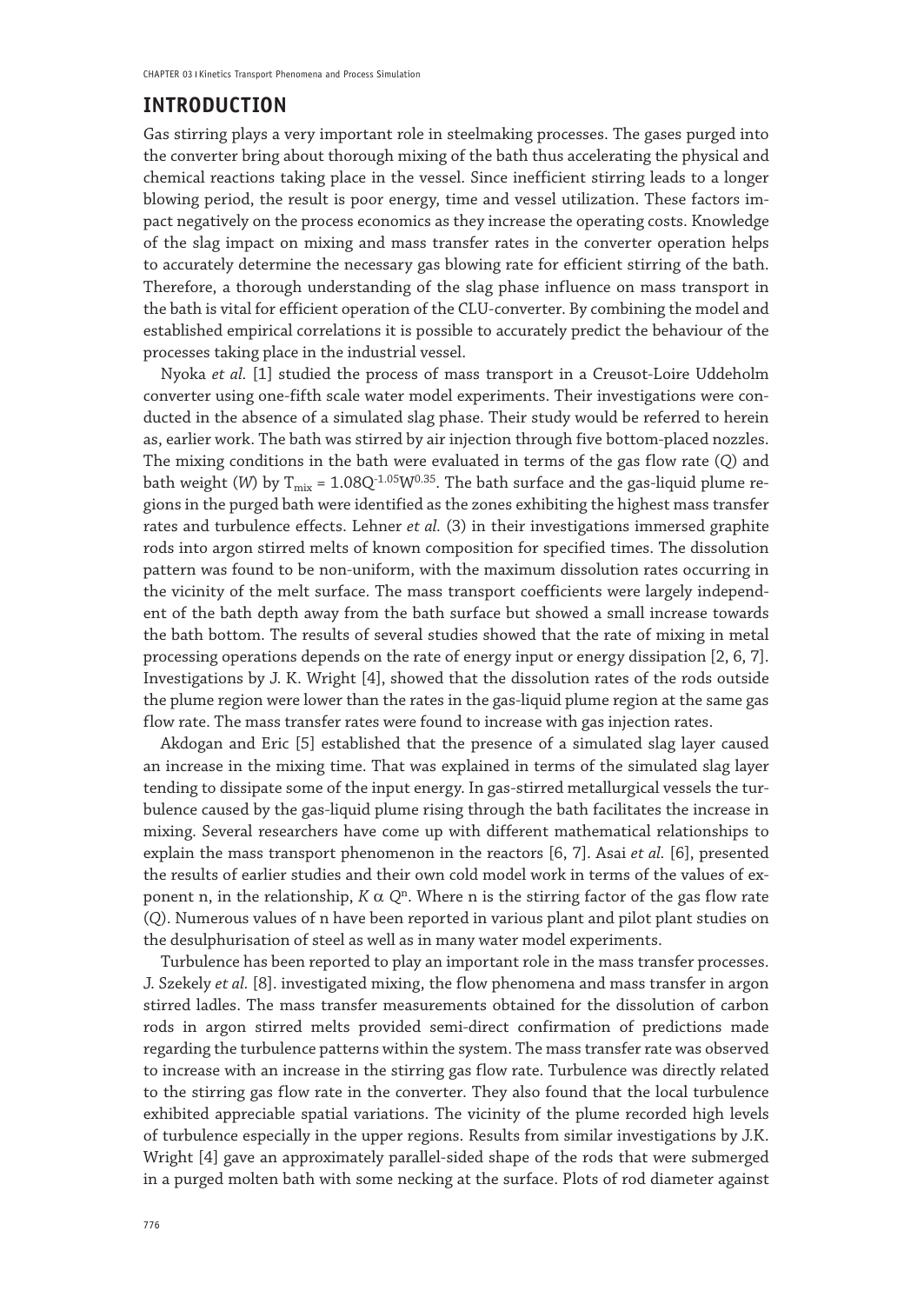immersion time showed that the rod diameter decreased linearly with immersion time thus, showing that the dissolution rates are constant for isothermal conditions. Therefore, in real systems the factors that affect the dissolution rates are:

- • The method of introducing the additives
- • The particle sizes of the additives
- • The temperature of the bath
- • The carbon content of the bath
- • The gas stirring rates
- The chemical and the physical properties of the material being added.

## **EXPERIMENTAL MEASUREMENTS**

The experimental set-up consisted of a clear cylindrical PVC tank that was one-fifth the size of the CLU-converter that was being simulated. The experimental work was divided into two parts, the establishment of the different zones in the bath and the bath mixing intensity measurements. Water and kerosene (10% by volume) were adopted to simulate the metal bath and the slag phase respectively in the model experiments conducted. Although a rigorous simulation of the actual CLU-converter was pursued, the top oxygen lance was not simulated in the investigation. The omission of the top lance was considered acceptable since it is not used continuously and for a long period of time during the actual blowing process in the commercial CLU-converter. Bath heights 0.56 m, 0.61 m, 0.67 m, 0.72 m and 0.78 m were investigated. Gas flow rates in the range between  $0.010 \text{ m}^3/\text{s}$  and  $0.023 \text{ m}^3/\text{s}$  were adopted for the investigations. The gas injection rates between the model and the real CLU-converter were related through the modified Froude number, 242 that was calculated for the industrial vessel. The bath height and gas flow rate were alternately varied in both sets of measurements.



Figure 1: The general set-up of the apparatus used for mixing time measurements Chaendera *et al.* [9]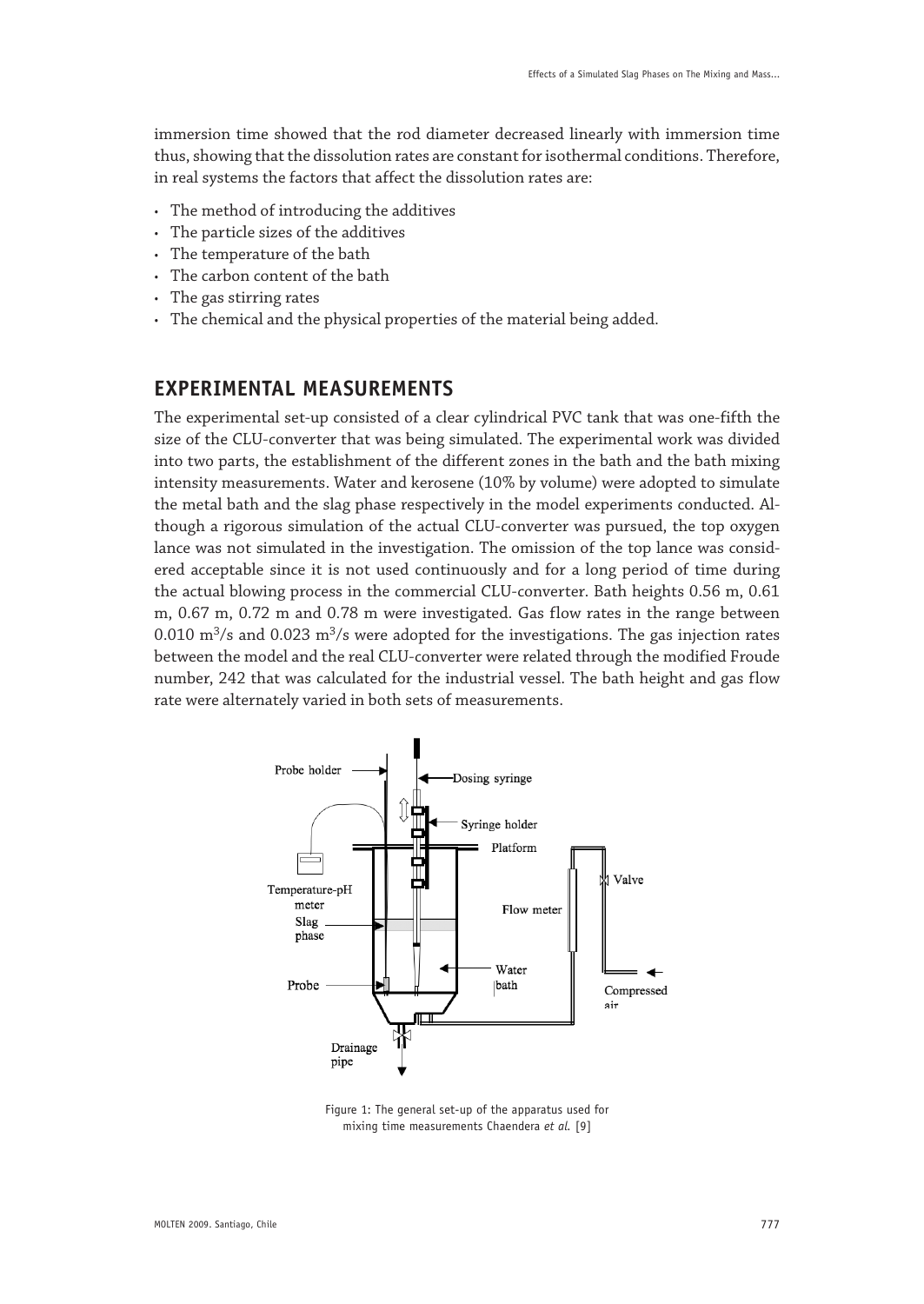#### **Bath Mixing Intensity Measurements**

The experimental procedure used for this part of the investigation was the same as the one above. However, the location for the pH-temperature probe in the bath and the point for injecting the tracer solution were fixed. The experimental conditions that were adopted by Nyoka *et al.* [2] were also used for these investigations. The slag simulation procedure adopted in the current study provided the major difference. This was done to allow for a clear comparison of results obtained in the absence of slag and those in the presence of the simulated slag phase. The experimental runs were made at least 20 minutes long. An average of at least eight values obtained from different experimental runs was adopted as the mixing time under the investigated conditions. The experiments were carried out at different conditions of liquid bath height and gas flow rate. The mixing time was also calculated at 99.7% bath homogeneity, as opposed to the 95% bath homogeneity adopted by Nyoka *et al.* [2]. The effects of bath height, gas flow rate and the slag phase on the mixing behaviour of the bath were measured.

#### **Mass Transfer Experiments**

Solid-liquid mass transfer measurements were performed in a water-kerosene bath. The mass loss technique was employed to establish the mass transfer rates. The investigation involved measuring the mass losses on the benzoic acid specimens suspended in the gas purged bath for 15 minutes. Measuring the radii of the specimens that had undergone uneven dissolution during bath purging posed a challenge. Consequently, average radii were calculated from the weight losses recorded on the specimens. The experiments were divided into two parts. The first part was designed to establish results that could be used to explain the effect of bath height and gas flow rate on the mass transfer coefficients in the bath. Mass transfer coefficients were then calculated from the experimental data. The experiments were carried out at gas flow rates 0.010  $\text{m}^3\text{/s}$ , 0.015  $\text{m}^3\text{/s}$  and 0.023  $\text{m}^3\text{/s}$ and water bath heights 0.4 m, 0.5 m and 0.65 m. The spatial positioning of the specimens in the experiments has been presented elsewhere Krishna Murty *et al.* [11].

## **RESULTS AND DISCUSSION**

The results obtained were discussed in terms of the varying bath height and gas flow rate. The effect of these operating variables on mixing intensity and solid-liquid mass transfer was analyzed.

Generally, the mixing time was observed to decrease with increasing gas flow rate. Figure 2 below presents the effect of gas flow rate on the mixing time. This trend was explained in terms of the gas-liquid plume velocity changes that resulted from increasing the gas flow rate. At a constant bath height, as the gas flow rate increased the centre line plume velocity increased resulting in rapid recirculation of the bath that enhanced mixing. In earlier investigations [10, 11] it was noted that as the gas flow rate increased the plume cone angle increased thus increasing the plume radius at the surface and effectively increasing the plume volume in the bath. The effect of the enlarged high turbulence region was the enhancing of bath liquid circulation and mixing in the bath. The largest decrease in mixing time was observed at the highest bath height investigated, 0.78 m. The mixing time decreased by about 40% at this bath height but only by 31% at 0.56 m bath height. The observed changes in mixing time showed the possible depreciating influence of gas flow rate at higher levels of specific energy input.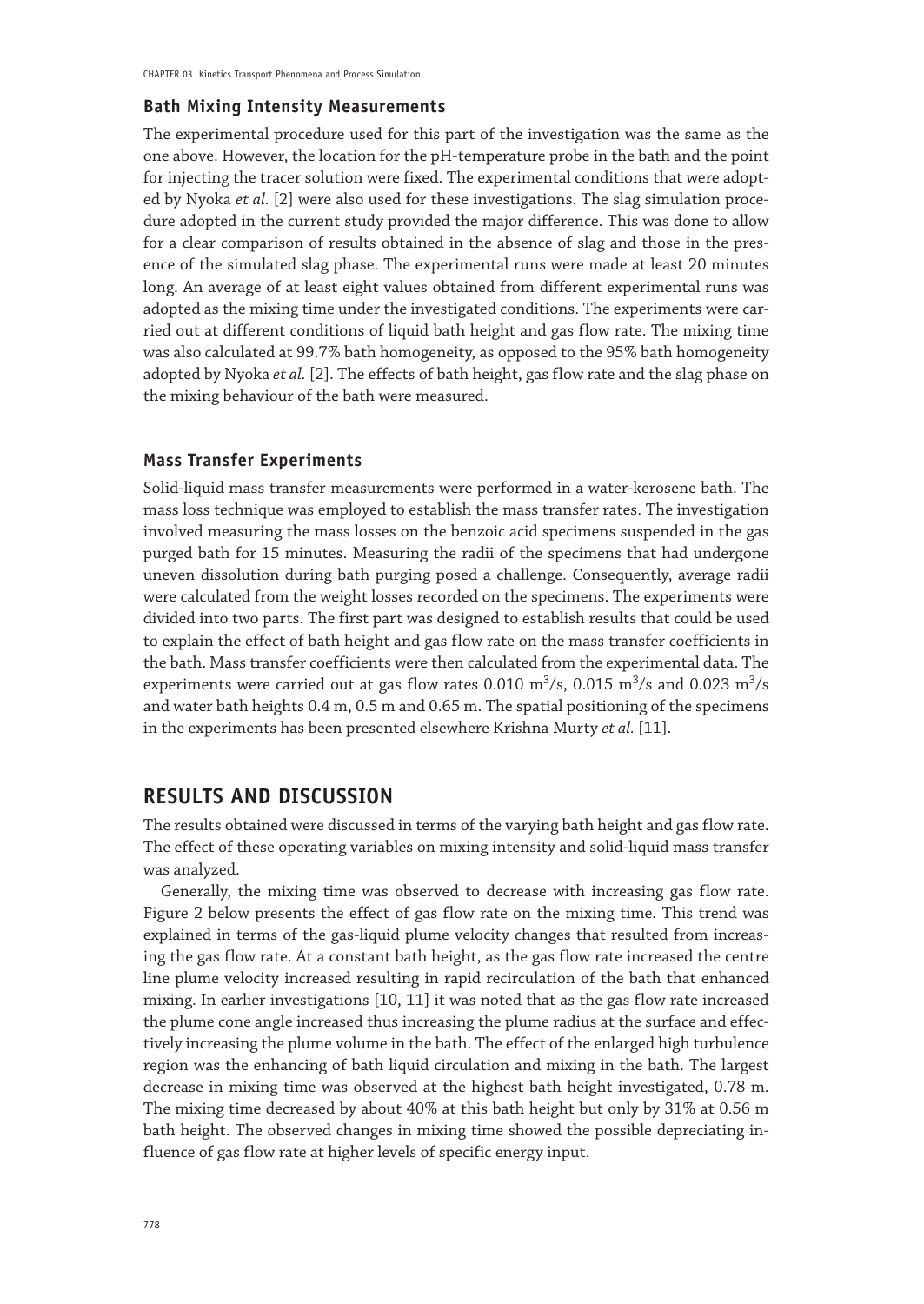

Figure 2: Effect of gas flow rate on the mixing time at different bath heights

Many researchers have observed the inconsistent behaviour of the mixing time shown in Figure 4 at 0.56 m and 0.61 m bath heights under different conditions [1, 4, 10, 12]. The seemingly consistent occurrence has been attributed to various reasons. The most convincing explanation was given by Mazumdar *et al.* [12]. They attributed the anomalies to zone shifting in the bath. In the current study, the probe was positioned in a generally 'slow moving zone' that was determined under specific conditions adopted in the preliminary experiments. Mixing rates in the various regions of the bath vary according to bath liquid activity or turbulence. Due to probable zone shifting, the probe was situated in a less active zone when the mixing time increased with an increase in gas flow rate. After this anomaly, it was observed that the mixing time at the 0.61 m bath height resumed the normal trend when it decreased after the gas flow rate was increased to  $0.0212 \text{ m}^3/\text{s}$ . It was therefore concluded that the new zone of activity was now determining the time taken for 99.7% bath homogeneity to be established. The existence of minimum mixing time values could have resulted from a probable swirling of the bath. Observations by Krishna Murty *et al.* [11], of the two-phase plume and flow conditions in the bath revealed that the plume swirled above a certain gas flow rate resulting in enhanced mixing rates in the bath. The minimum mixing times recorded in this study were therefore attributed to probable swirling of the plume that increased the rates of mixing in the bath.

The inconsistencies presented Figure 2 were observed at low bath heights and high stirring rates only. It was therefore argued that, the increases in mixing time values after a minimum was recorded were linked to the high specific energy input to the bath. Above a certain value of specific energy input, the level of tracer dispersion considered for the mixing time value to be determined could have been altered. Under conditions of very high stirring employed it was possible that, the partially affected zones in the bath were reached by the mixing power of the purging gases. The result was an increase in the volume of the bath liquid in the bulk flow regime and a consequent shifting of the equilibrium concentrations of acid in the two flow regimes at 99.7% bath homogeneity. Consequently, the mixing time increased against an increase in gas flow rate. As a result the mixing time values recorded tended to be longer than was expected, thus the abnormalities observed. It was therefore deduced that under these conditions the transfer of acid in the radial direction was lowered as the gas-liquid plume velocity in the axial direction increased. However at higher bath heights, it is apparent from the mostly positive gradients of the graphs in Figure 4 that the increased energy input to the bath reduced the mixing time. Better mixing in the bath was attributed to increased turbulence and bulk velocity of the agitated bath as the gas flow rate was increased.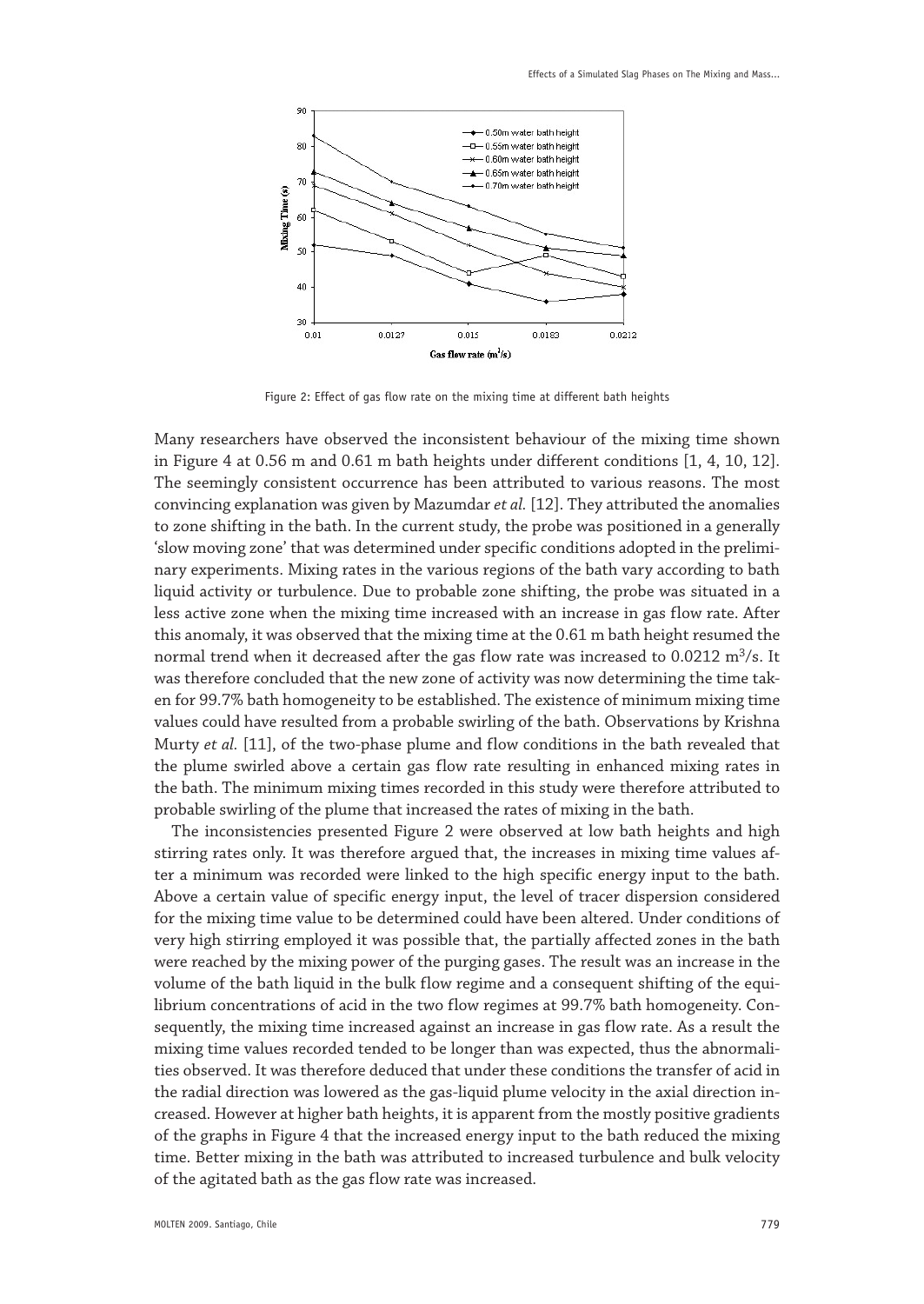Using the experimental results obtained, a correlation that could be used to relate the mixing time (*T*) to gas flow rate (*Q*) and bath weight (*W*) under the investigated conditions was established as,

$$
T_{\text{mix}} = 2.87 Q^{-0.73} W^{0.24}
$$
 (1)

The established correlation shows a greater influence of the gas flow rate on the mixing time than the weight of the load in the model CLU-converter. To get a clearer picture the effect of the bath height on mixing time was also investigated.

#### **Effects of Bath Height on Mixing Intensity**

For the gas flow rates investigated, the mixing time increased with an increase in the bath height as presented in Figure 3. The decrease in specific stirring energy input resulted in increased dead volumes at the bottom of the vessel and decreased bubble formation as the bath height increased thus, the reduction in mixing intensity observed. The bath height effect on the mixing time was greatest at the lowest gas flow rate as significant specific energy input changes were recorded here. An inconsistent variation of the mixing time and bath height was also observed.

As reported in literature, many researchers have observed the abnormal behaviour of the mixing time in gas stirred baths under different conditions [1, 6]. The occurrence of peaks in Figure 3 at gas flow rates 0.0183  $m^3/s$  and 0.0212  $m^3/s$  was attributed to zone shifting in the bath. A peak was observed when a quieter zone occupied the point where the probe was located. Assuming this was the case then, the mixing times recorded were bound to be the opposite of what was expected since mixing rates in the various regions of the bath vary according to activity or turbulence.



Figure 3: Effect of bath height on the mixing time

The mixing pattern at bath heights above 0.61 m could be explained in terms of the columnar effect becoming pronounced with an increase in bath height. Castillejos and Brimacombe and Asai *et al.* [14, 6] discussed that at high ratios of bath height to diameter of the vessel, dead volumes that formed near the bottom of the vessel had the effect of increasing mixing time. Murthy *et al.* [11] explained this phenomenon by means of a multiple circulation model, in which the bath consists of several circulation cells in the axial direction that make mixing by bulk flow ineffective. The formation of the circulation cells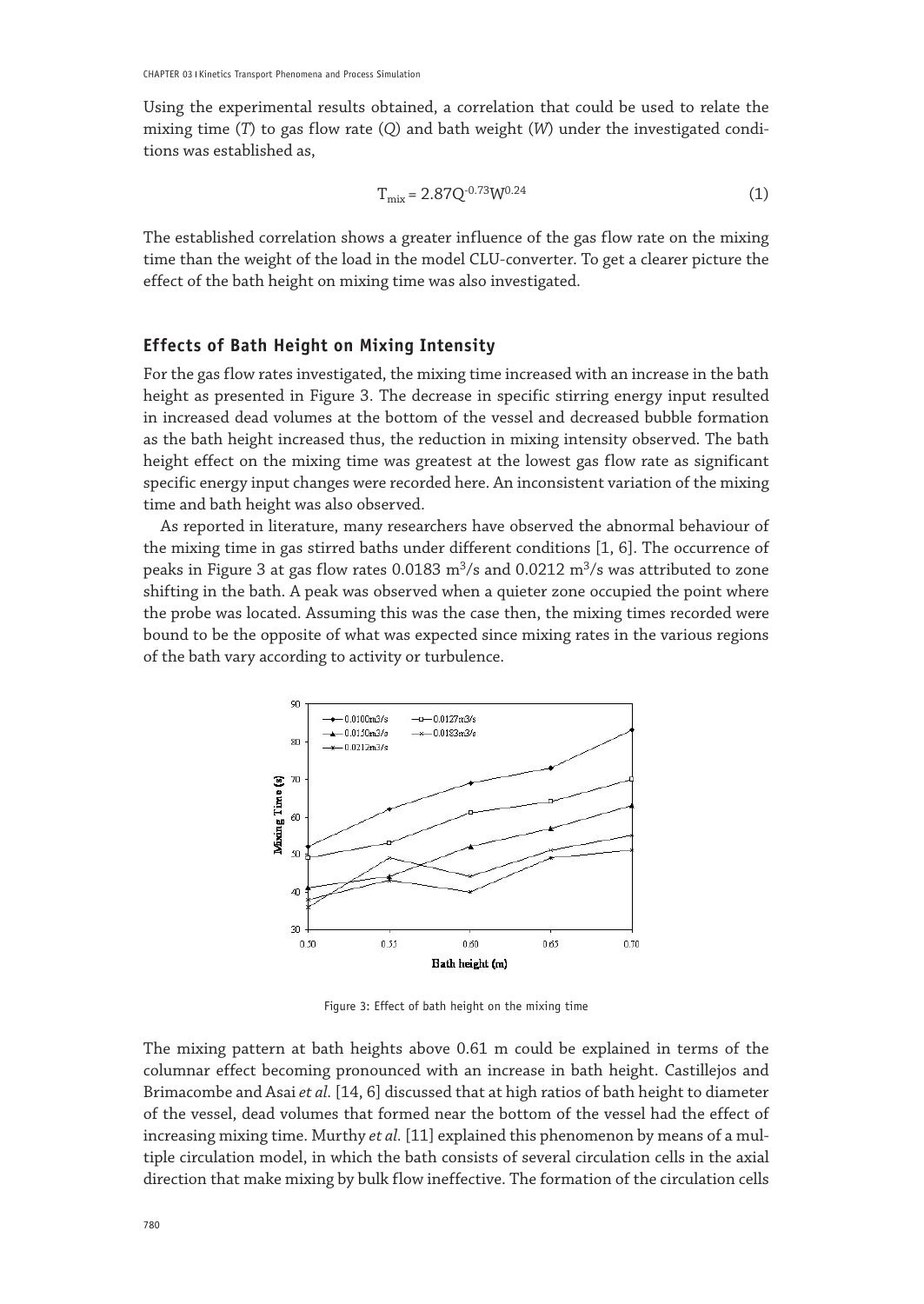in the bath inhibits the thorough mixing of the bath solution. Thus, longer periods of mixing are observed under conditions of increased bath load as more circulation cells are formed. When the formation of circulation cells in the bath occurs at lower bath heights, the mixing time that is recorded tends to be longer than the expected value. The multiple circulation cells model could be used to explain the large mixing time values recorded at the 0.61 m bath height and gas flow rates of 0.0183 m<sup>3</sup>/s and 0.0212 m<sup>3</sup>/s. The deviation from the 'normal' depends on the extent of circulation cells formation. Using this model, the formation of circulation cells in the bath was therefore more pronounced at the gas flow rate of 0.0183  $\rm m^3/s$  than at 0.0212  $\rm m^3/s$ .

The bath height in the vessel that had a diameter of 0.5 m was observed to have the largest effect on the mixing time. Using the experimental results obtained, a correlation that could be used to relate the mixing time (*T*) to gas flow rate (*Q*), bath weight (*W*) and bath height (*H*) was established as,

$$
T_{mix} = 4.39Q^{-0.73}W^{0.24}H^{1.12}
$$
 (2)

The mixing time values estimated from this correlation had an average deviation of  $\pm 3\%$ from the experimentally determined values. Figure 4 below presents a comparison of the mixing time estimates obtained using the two correlations established.



Figure 4: A comparison of the deviations of the estimates from the experimentally determined mixing time values

The crosses in Figure 4 above represent the sample points estimated by Equation 2 and the solid line by Equation 1. The sample points that were determined taking the bath height into consideration, i.e., +, are closer to the experimentally determined values represented by the triangles, ∆. These two corresponding values can be identified in Figure 4 by checking points falling on the same specific energy input line. The solid line in Figure 4 was plotted from the points calculated from the relationship that did not take the contribution of the bath height into account.

#### **Effect of the Simulated Slag Phase on Mixing Time**

The effect of slag was established by comparing the results of the current study to those obtained by Nyoka *et al.* [1]. Longer mixing time results were recorded because of the increased load coming from the incorporated slag phase. The influence of tracer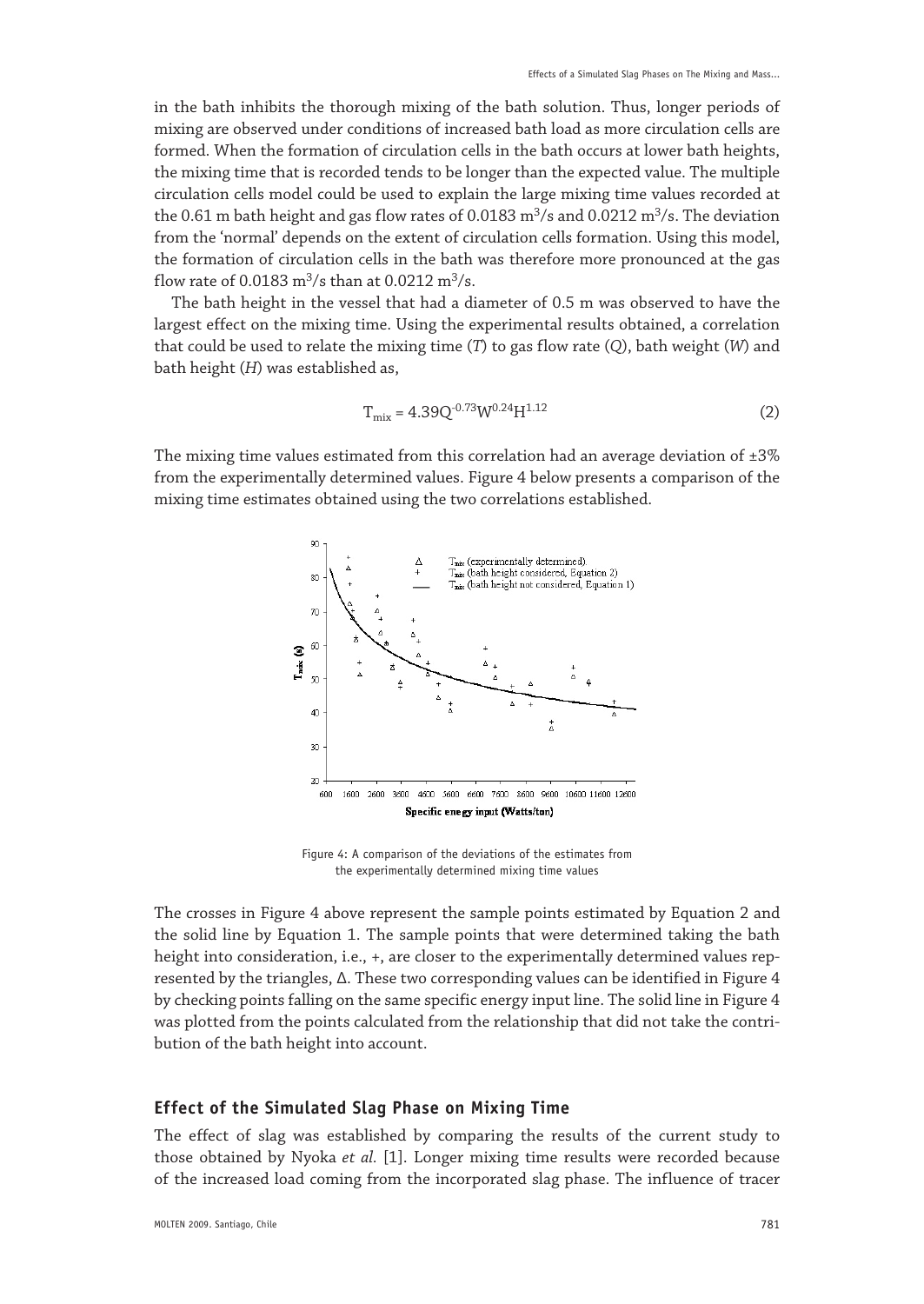partitioning between the two liquids constituting the bath also prolonged the mixing time further. Since the incorporated slag phase constituted only 10% of the bath, it was argued that the reduced mass transfer rates of the tracer in the bath liquid had a huge influence.

Investigations by Akdogan and Eric *et al.* [10] centred on measuring the rate of transfer of a tracer from the water phase to the kerosene phase. They reported that the time taken for the tracer to distribute into equilibrium partitioning ratios was a variable of gas flow rate, bath height and nozzles configuration. As a result of the density differences of the kerosene and water, the purged liquid at the bottom of the bath where dosing was effected had a greater proportion of water than kerosene. The consequence of that was the prolonging of the mixing time as an equilibrium portion of tracer had to be transferred to the larger part of the slag phase in the dynamic fluid system.

It was possible to determine the effect of the slag phase on mixing intensity by considering the mixing time correlations obtained in the presence and absence of the simulated phase. The mixing time values predicted using the established correlations were compared on the basis of their variations with specific energy input to the water bath. Figure 5 presents a comparison of predicted mixing time values when the baths were at the same water bath height but had different weights because of the slag included in the other case. It is apparent from the graphs in Figure 5 that the mixing time increased with the inclusion of the slag phase. It took a longer period for the same energy input to cause the same level of mixing on an increased bath volume. The slag phase dissipated some of the input energy to the bath. Thus, higher mixing time values were recorded. The effect of the slag phase increased with the specific stirring energy density. The exponential relationship between the stirring power and the gas injection rate results in a marginal decrease in gas flow rate reflecting as a huge reduction in the stirring power in the converter. Slag inclusion reduced the mean gas velocity in the bath. Thus, an increased change in mixing time value was observed when the specific energy input increased. These observations indicated the significance of kinetic energy at high specific stirring energy density. Under conditions of high bath weight, the kinetic energy factor of input energy has relatively less effect on mass transfer rates that are mainly controlled by buoyancy energy. Other factors therefore become more significant in influencing the mixing behaviour of the bath.



Figure 5: Effect of the slag phase inclusion on the mixing time values predicted for model converter operation

At lower stirring rates, the bath took long periods to homogenize. The extended period observed during bath homogenization allowed the tracer enough time to partition itself, in equilibrium amounts, between the two phases making up the bath liquid. This occurred in almost the same time as it would have in a single phase. This was the reason why the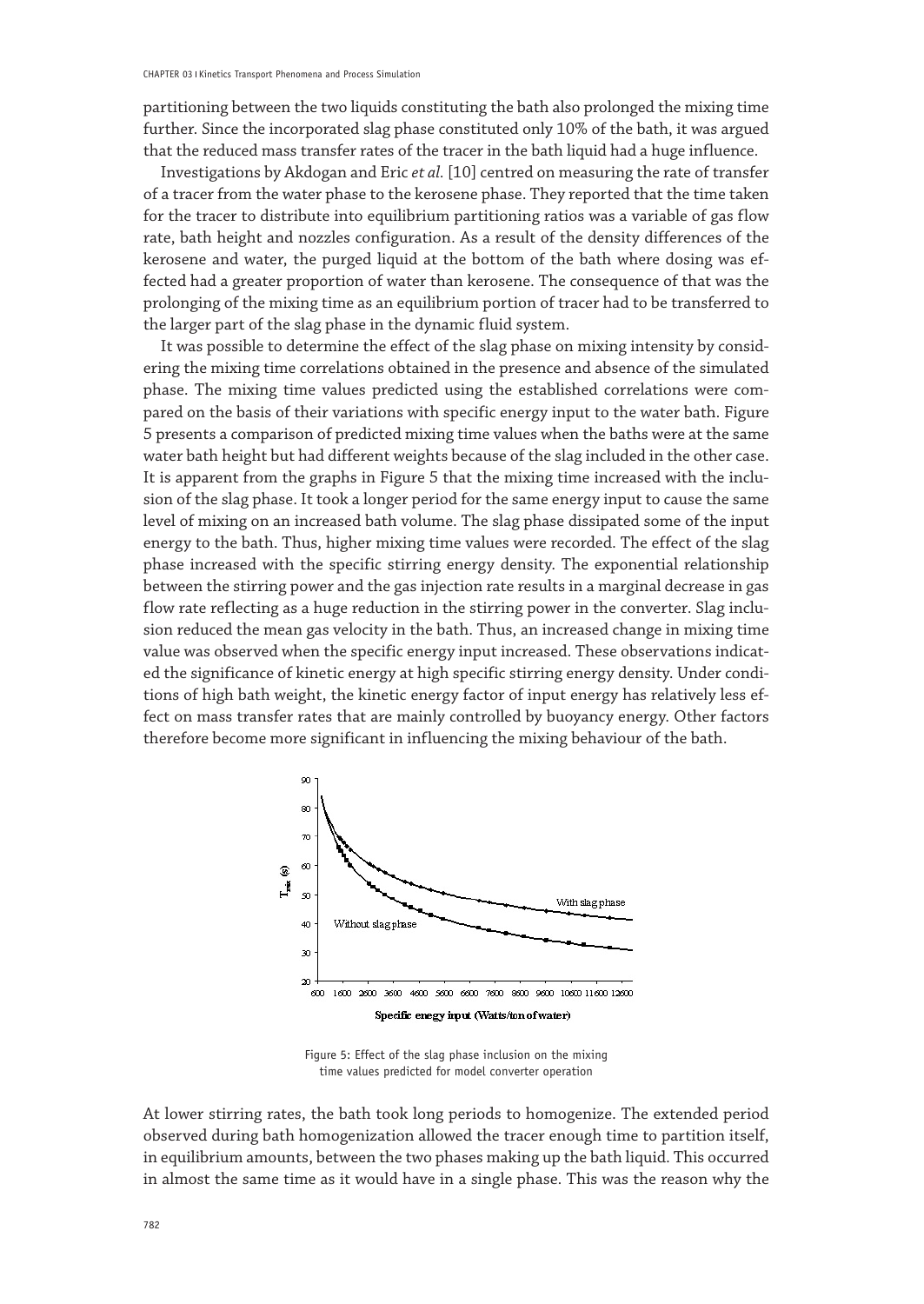mixing time change with the inclusion of the slag phase was small at lower specific energy input than at high specific energy input. Under the later conditions, bath homogeneity was quickly achieved in a single phase bath. Thus, the inclusion of a second phase tended to prolong the mixing time more as the tracer distributed itself in a bath that was not homogenous. The different kerosene-water proportions at the bottom and surface was responsible for the inhomogeneity of the bath liquid. In the absence of stirring or at very low stirring rates, mixing of the tracer is mainly controlled by convection forces that are less affected by a second phase inclusion. Therefore, the mixing time values were predicted to converge or to be very close at some point as the specific energy input was lowered. An average change in mixing time of 16% was observed for the conditions investigated.

The effect of slag inclusion was clearly shown by graphical comparisons of the results in Figure 5 above. The graphs in Figure 6 to Figure 15 below present the effect of the simulated slag phase under the different conditions investigated.



Figure 6: Mixing time variation with gas flow rate at a water bath height of 0.50 m



Figure 7: Mixing time variation with gas flow rate at a water bath height of 0.55 m



Figure 8: Mixing time variation with gas flow rate at a water bath height of 0.60 m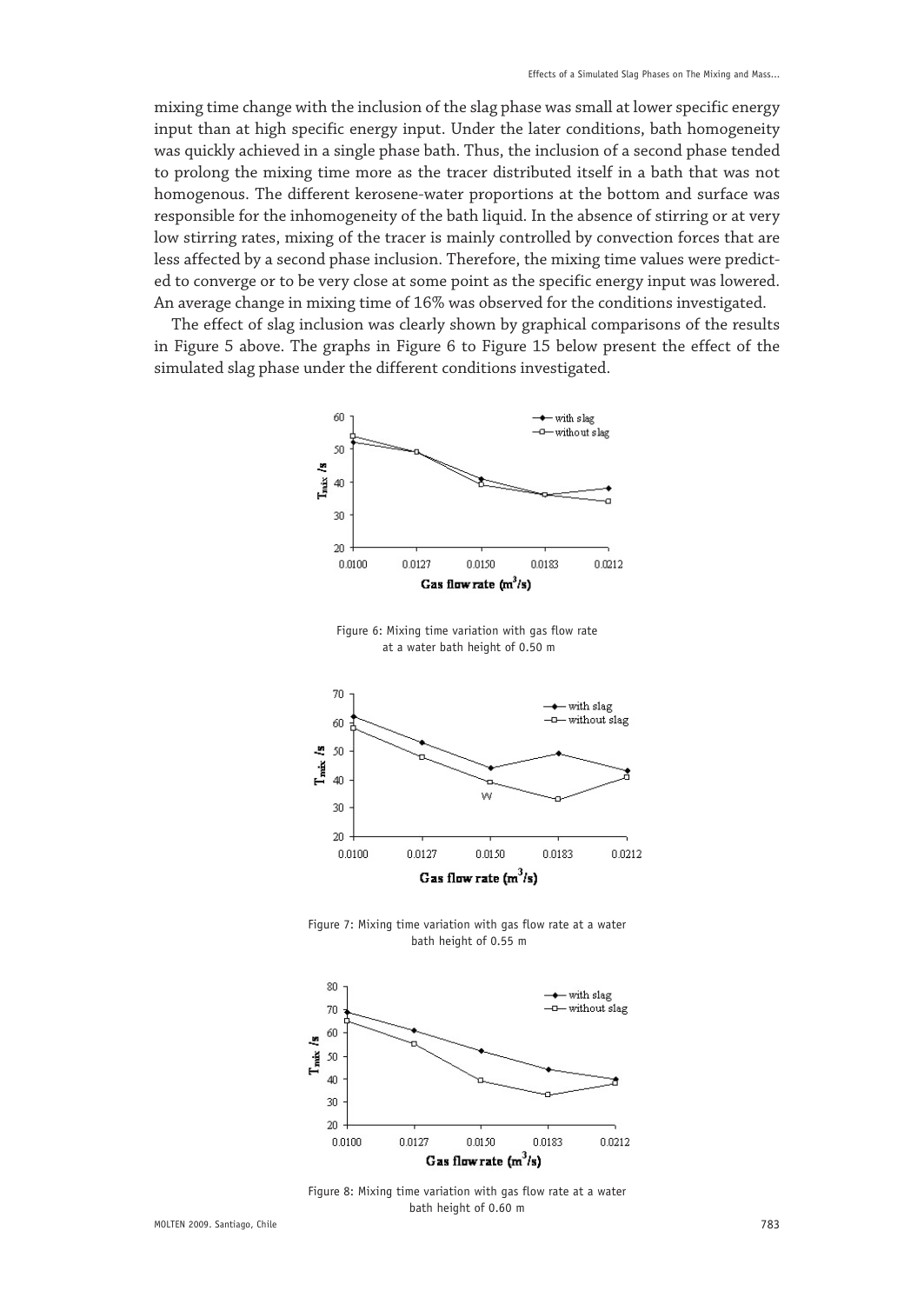

Figure 9: Mixing time variation with gas flow rate at a water bath height of 0.65 m



Figure 10: Mixing time variation with gas flow rate at a water bath height of 0.70 m



Figure 11: Mixing time variation with bath height at a gas flow rate of 0.010  $\text{m}^3/\text{s}$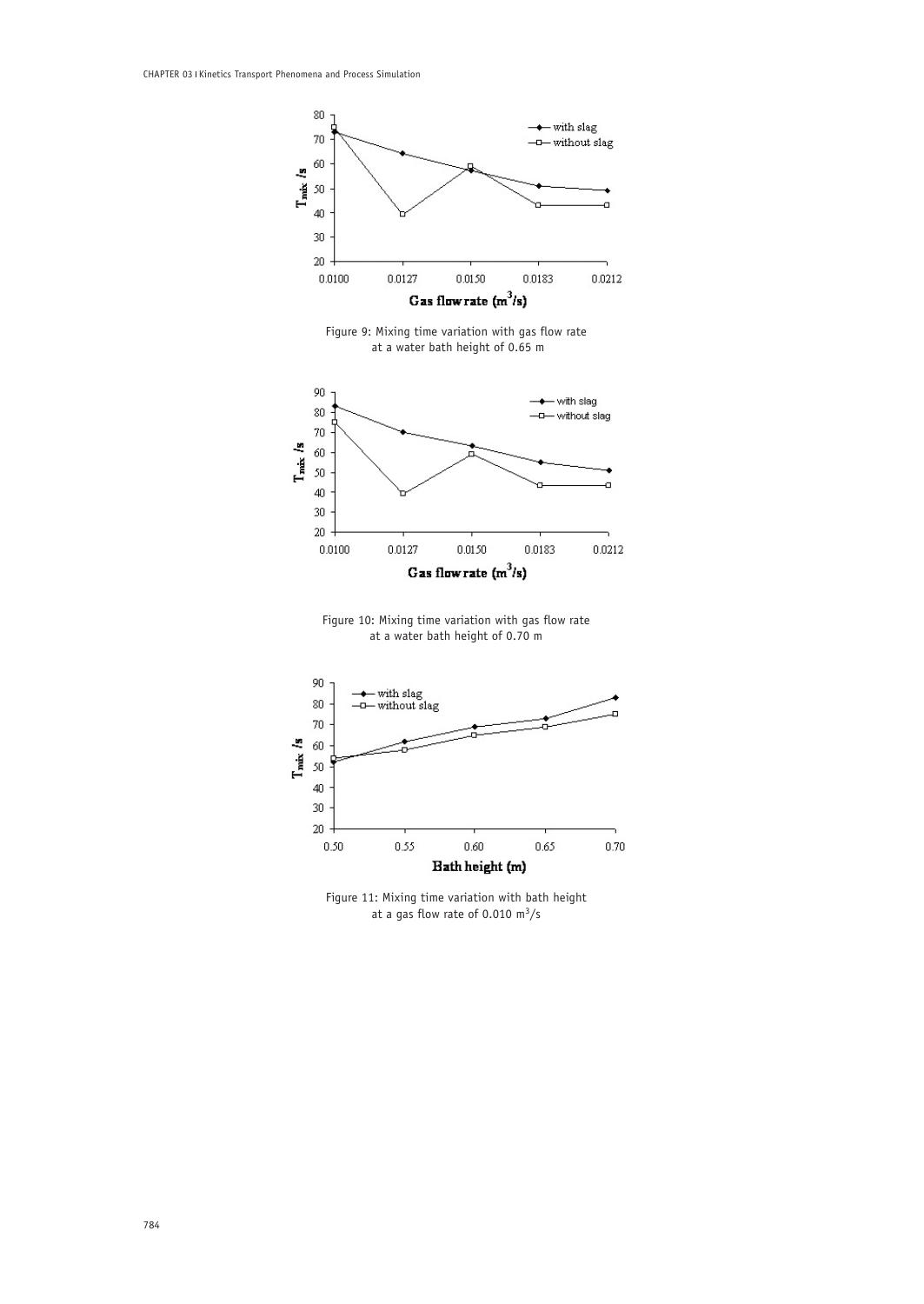

Figure 12: Mixing time variation with bath height at a gas flow rate of  $0.0127 \text{ m}^3\text{/s}$ 



Figure 13: Mixing time variation with bath height at a gas flow rate of 0.0150  $\text{m}^3/\text{s}$ 



Figure 14: Mixing time variation with bath height at a gas flow rate of 0.0183  $\text{m}^3/\text{s}$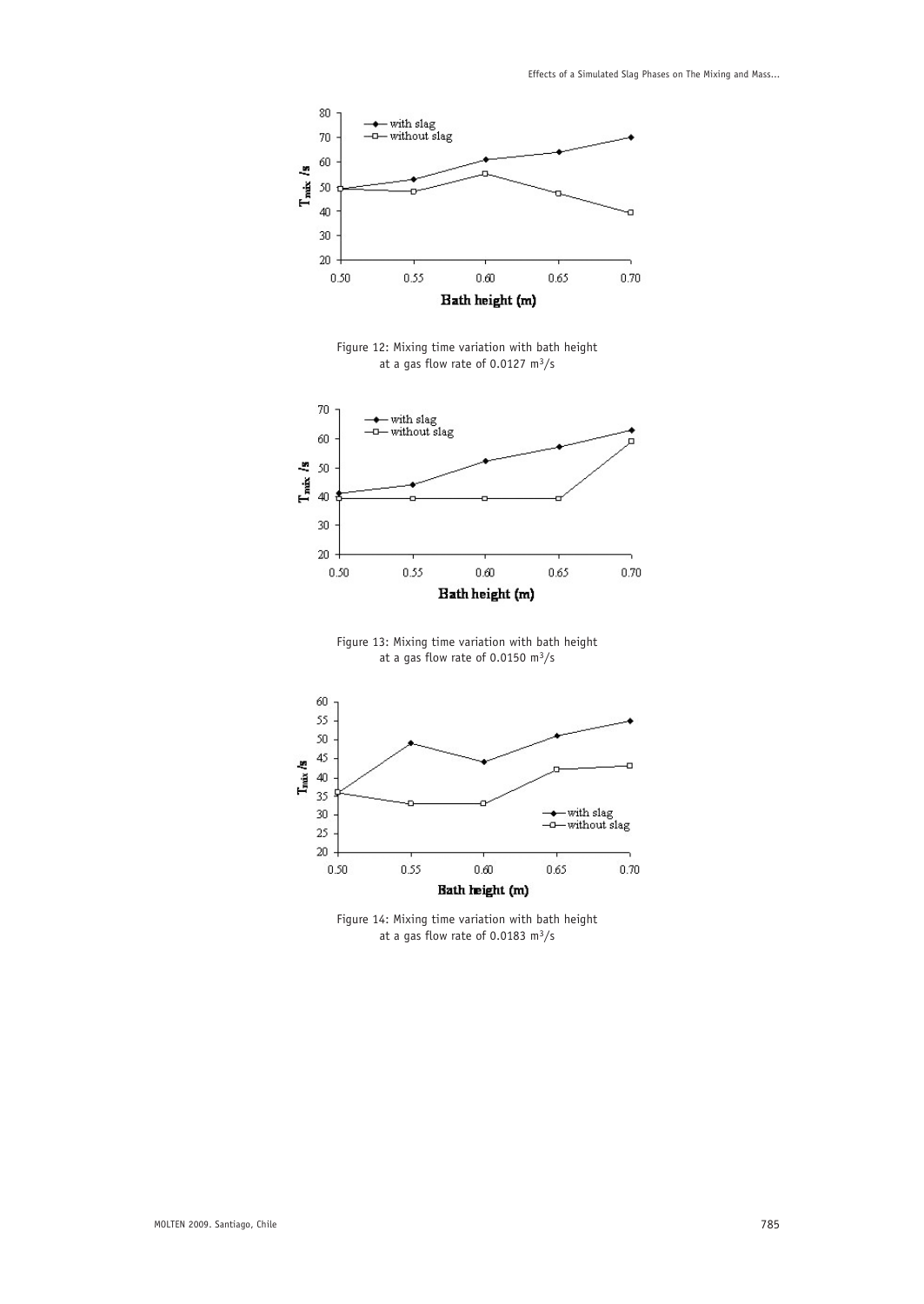

Figure 15: Mixing time variation with bath height at a gas flow rate of  $0.0212 \text{ m}^3/\text{s}$ 

The graphical presentations gave substance to the observations that were based on the presentation given in Figure 5. It is apparent that the inclusion of a second phase had the effect of increasing the mixing time. The difference in mixing time values was lesser at lower bath heights where the specific input rates were lower and vice versa. The effect of the simulated slag phase was further emphasized by comparing the mixing time values that were obtained in the current study both in the presence and absence of the simulated slag phase. An average value of the percentage change in mixing time was calculated from these results to be, 17%. The value compared quite well with the 16.3% value obtained from Figure 7 presentation. The close similarity of these percentage changes in  $T<sub>mix</sub>$  values as presented is important. The similarity exhibited gave substance to the comparisons of the mathematical relationships, Figure 5, and the assumption made on the similarities of levels of homogeneity considered in the two cases. It was therefore concluded that the analysis presented gave a true picture of the influence of the slag phase on mixing in the model bath. The comparison of the two investigations was therefore considered successful.

#### **Differences in the Way the Collected Data was analysed**

For a meaningful comparison of the mixing time values obtained in the two cases to be made, the degree of mixing considered had to be the same or almost so. The two sets of work were successfully compared by carefully taking into consideration the difference in the way the collected data was analyzed. Whilst there seem to be a big difference in the homogeneity levels considered, the matter-of-fact is that, these two cases considered mixing time at almost the same level of tracer distribution.

In the current study homogeneity of the bath was defined at 99.7% whilst the earlier work(2) defined it at 95%. The seemingly pronounced difference in the levels of homogeneity adopted in the two situations emanated from the difference in the definitions of homogeneity of the bath solution that were used. Whilst in the earlier work the effect of temperature changes on the pH of the bath was not taken into consideration, the values of mixing time obtained in the current study took into account the effect of these changes.

Observations from the performed experiments did not agree with the assertion made in the earlier work that there exist stable pH values [2]. The pH values recording on the meter were never stable for long periods of time during the 20 minutes long experiments conducted. This has been explained to be a result of a drop in bath temperature caused by the cold compressed air that was used for purging the bath. The relationship between temperature and pH is well represented by the Nernst's equation. As a result, temperature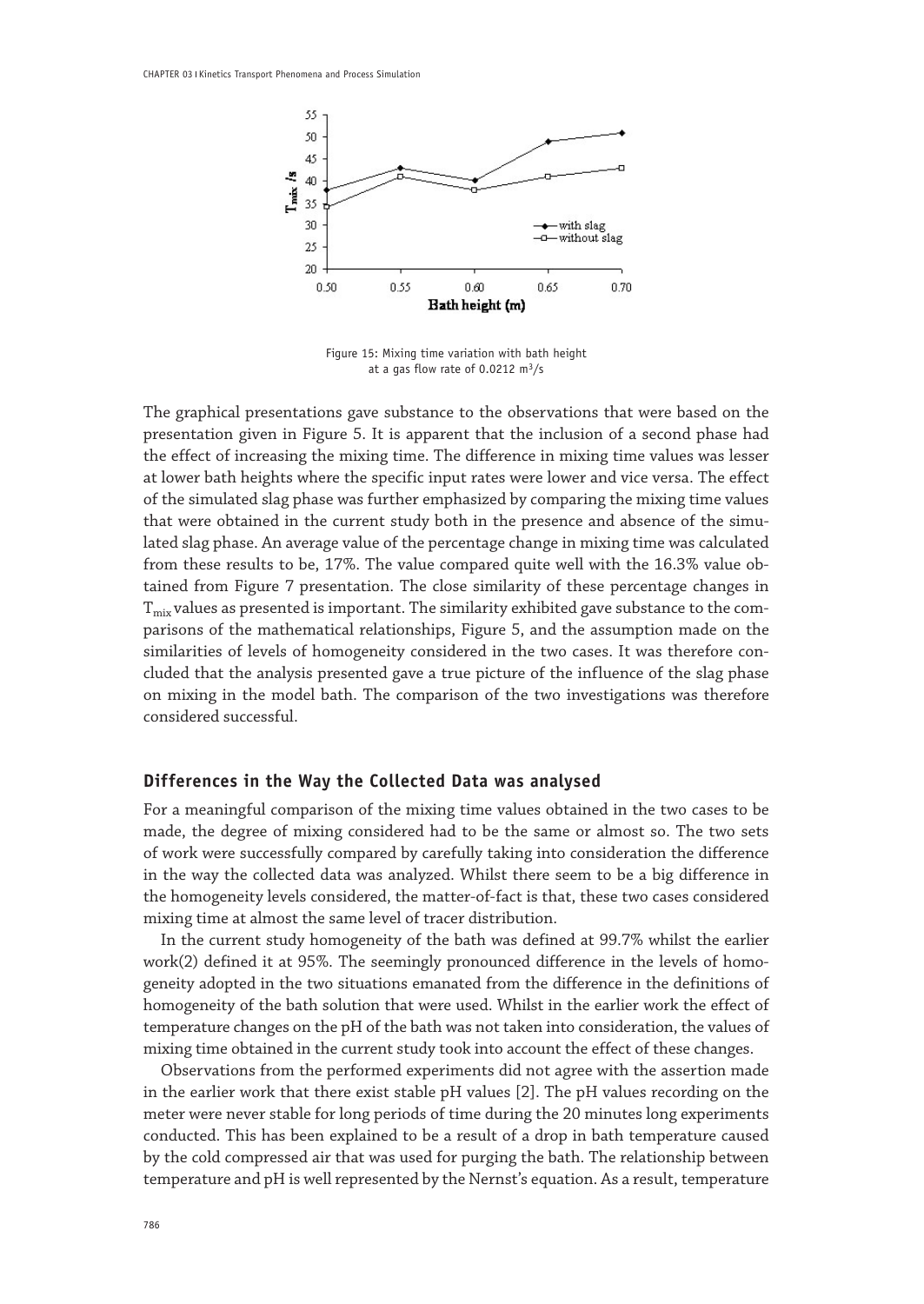compensation of the bath pH was performed the current study. That had the effect of raising the pH level of the solution when a defined homogeneity was supposedly reached. As a result, approximately the same pH value that was defined to describe homogeneity at 95% was used to check for the mixing time at 99.7% homogeneity after temperature compensation. On the basis of this argument, it was reasonably assumed that the level of homogeneity considered in both cases was almost the same. In other words, the bath homogeneity level defined as 95% in the earlier work was approximately defined as 99.7% in the current study.

#### **Effect of Gas Flow Rate and Bath Height**

The solid-liquid mass transfer rates in different regions of the bath were represented by calculated mass transfer coefficients. Figure 16 presents an example of the effect of increasing gas flow rate on mass transfer coefficients in the bath.



Figure 16: Effect of gas flow rate on mass transfer coefficient at 0.44m bath height

The increased stirring power imparted by the purging gases was responsible for increasing the energy needed to erode and support the dissolution of the benzoic acid specimens. At a constant bath height, as the gas flow rate increased the centre line plume velocity increased resulting in rapid recirculation of the bath that enhanced mixing. The plume cone angle was observed to increase with gas flow rate thus effectively increasing the plume volume in the bath. The effect of the enlarged high turbulence region was the enhancement of circulation, mixing and solid-liquid mass transfer in the bath. Significant mass transfer rates were observed near the bath surface. The weight of the much reduced overlying liquid near the bath surface promoted the multiplication of the rising air bubbles in the buoyancy energy dominated region. Under these conditions more stable gas bubbles were formed, thereby promoting turbulence and mass transfer. The wave action, splashing and eddies caused by the gases leaving the bath at high velocity markedly enhanced the dissolution rates of benzoic acid specimens in the region.

Mass transfer coefficients were almost constant inside the bath but increased slightly at the bottom. Samples S2 and S7 were located inside the bath but outside the highly turbulent gas-liquid plume. Sample S3 was in the, eye, transition region between the turbulent gas plume region that was originating from the nozzles and the recirculation liquid from the bath surface. The kinetic energy of the bath liquid and bubble formation were lower in these zones. Mass transfer rates in all the low turbulent regions were dependent on the generally low energy levels of the bath liquid and the dissolved acid levels in those localities. The presentation in Figure 16 shows that there was almost uniform change in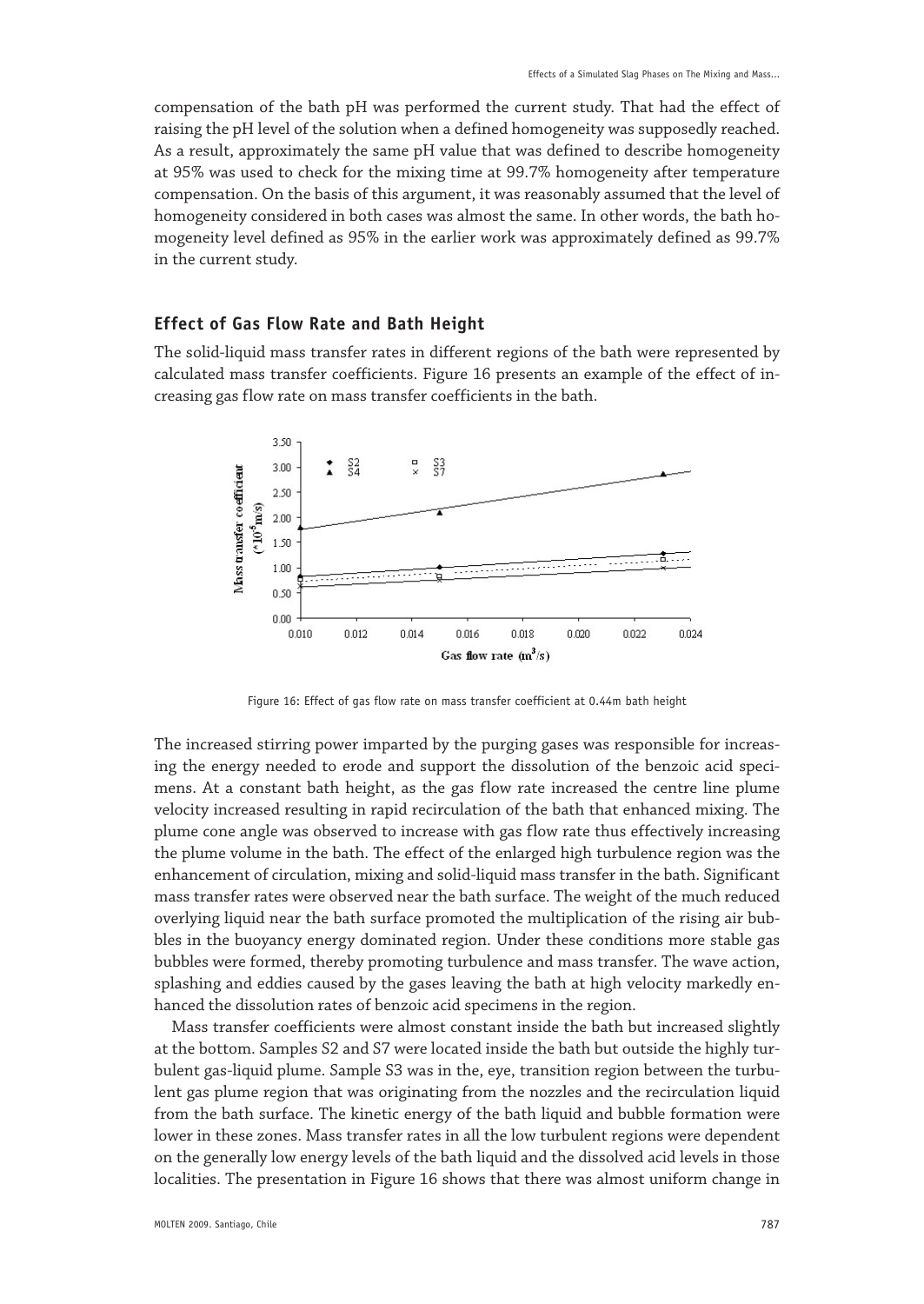the mean mass transfer rates as the gas flow rate increased. Comparable gradients of the plots indicated an almost constant effect of increased stirring power on the mass transfer coefficients inside the bath. The gradient of the graph observed at Sample S4 is slightly steeper indicating the influence of more turbulence that existed in the region close to the bath surface as the gas flow rate was increased. The results obtained were consistent with the observations made in earlier investigations. The mass transfer coefficient was highest close to the bath surface, lower and almost uniform inside the bath before increasing slightly at the bottom of the vessel. The spatial positioning of the benzoic acid specimens in the three regions influenced the observed mass transfer characteristics. The geometry of the bath also modified the mass transfer characteristics of the bath in certain locations, especially close to the step at bottom.

Increasing bath height reduced the mass transfer properties in the model converter. Figure 17 below presents the effect of bath height on the mass transfer coefficient. The negative gradients of the graphs resulted from reductions in specific bath energy as the bath load was increased at a constant gas flow rate. The change in mass transfer coefficients was gradual for most locations at  $0.010 \text{ m}^3/\text{s}$  gas flow rate. However, the gradients of the graphs became steeper as the gas flow rate increased. The sensitivity of mass transfer coefficients at higher gas flow rates was attributed to a much larger specific energy input drop as the bath height was increased. As the load increased, input energy dissipation also increased hence the reduction in the specific input energy to the bath. The exponential relationship that exists between mass transfer and the gas injection rate was also responsible for greater sensitivity of the mass transfer coefficients at higher gas flow rates.



Figure 17: Effect of bath height on mass transfer coefficient at 0.01  $\mathrm{m}^3$ /s gas flow rate

#### **Mass Transfer Coefficient Variation with Gas Injection Rates**

Turbulence in gas-stirred metallurgical vessels was established by Akdogan and Eric [5] to be a result of the gas-liquid plume rising through the bath. An increase in mass transfer rates was attributed to increased turbulence in the bath. Several researchers have come up with different mathematical relationships to explain the mass transport phenomenon in the reactors [6, 7]. Asai *et al.* [6], presented the results of earlier studies and their own cold model work in terms of the values of exponent n, in the relationship,

$$
K \alpha \ Q^{n} \tag{3}
$$

Where n is the stirring factor of the gas flow rate (Q). Numerous values of n have been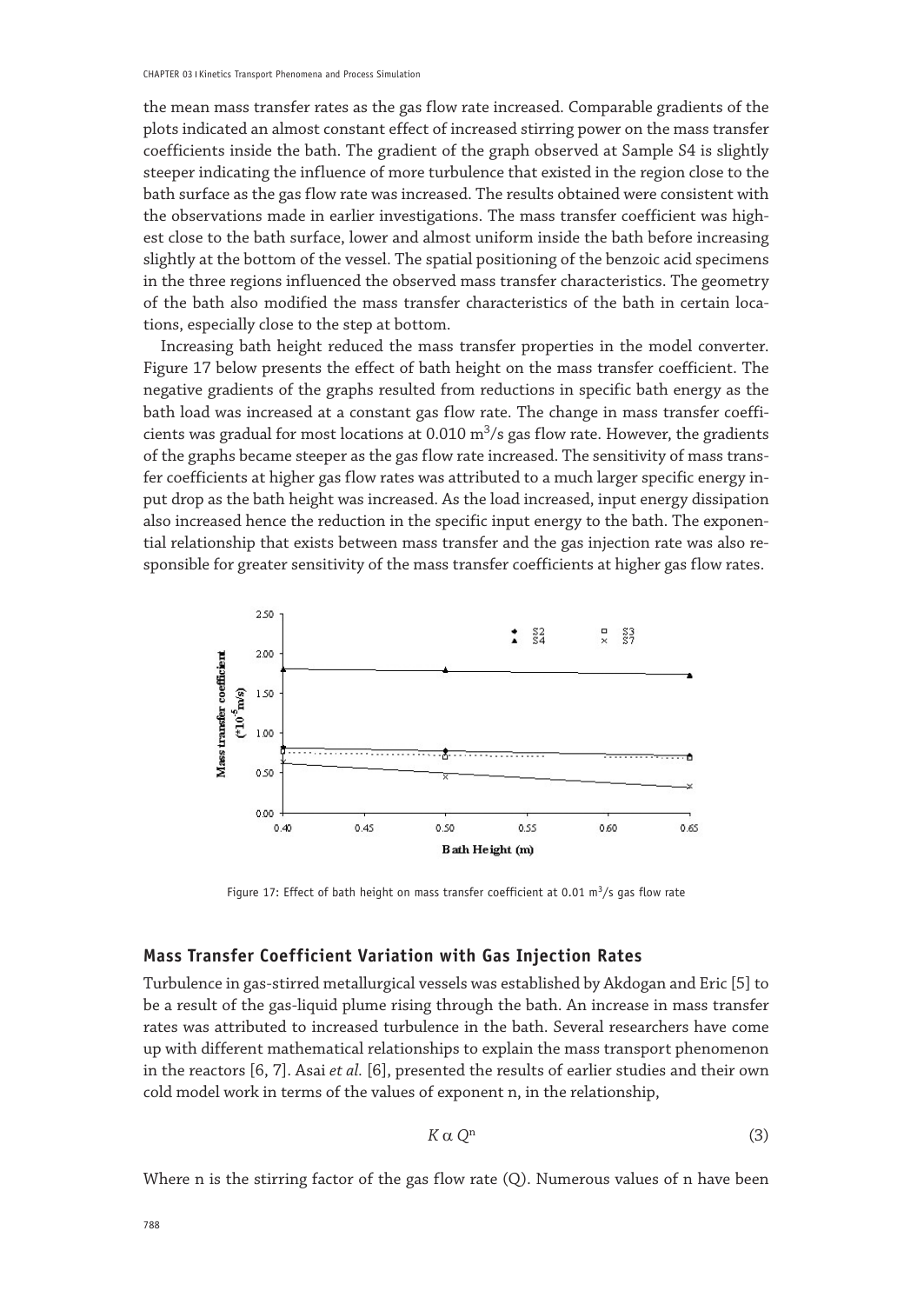reported in various plant and pilot plant studies on the desulphurisation of steel as well as in many water model experiments. The variation of the mass transfer coefficient was related to the gas flow rate using linear regression analysis to establish the coefficients of Equation 4 below,

$$
K = mQ^n \tag{4}
$$

The value of the coefficient m, was not constant as it is a variable of many quantities. Its value depended on fluid properties, vessel geometry, bath height, sample location and the gas stirring rate. For this reason the relationship expressing the variation of the mass transfer coefficient in various positions of the bath and operational conditions took the form Equation 7. Since the standard deviation of the values of n was low, an average of all the calculated values, n=0.08, was adopted to give the relationship in Equation 5 below,

$$
K \alpha Q^{0.08} \tag{5}
$$

The value of the factor n has been reported in literature to vary between approximately 0.25 and 2.10 [6]. However, the value established in this study was considered valid since it was established under more intense stirring conditions than those reported. At very high gas blowing conditions used in the CLU-converter, the effect of gas flow rate on mass transport becomes less pronounced. Thus, the low value of the stirring factor, 0.08, of the gas flow rate obtained. The observation made is supported by the work done by J.M. Chou *et al.* [15] and J.K. Wright [4]. In their studies of mass transport, they established that the mass transfer rate increased with gas flow rate. The mass transfer coefficients initially increased strongly with the gas flow rate, but this effect diminished with further increases and lower stirring factors were observed at higher gas flow rates. The dissolution rates were observed to be significantly higher in the plume region than in the other parts of the bath.

In separate investigations on mass transfer between two phases, J.M. Chou *et al.* [15] established that the mass transfer rate increased with gas flow rate. They attributed this to better mixing of oil and water in the cold model. As the gas flow rate approached 0.000 67  $\text{m}^3$ /s the improvement in the mass transfer rate with gas flow rate became less obvious. In the same studies, the value of n was established as 0.39 regardless of sampling location when the gas flow rate was less than the critical gas flow rate,  $0.00067 \text{ m}^3/\text{s}$ . However, this value was 0.032 when the gas flow rates were increased above the critical level. The stirring factor, 0.08, established was therefore assumed valid as the gas flow rates used were much higher than the reported critical value even if the model used was smaller.

#### **Effect of the Slag Phase on Mass Transport**

A comparison of mapping results obtained in the absence and presence of the simulated slag phase was done to establish the effect of the simulated slag phase. Comparisons of the respective mass transfer coefficients obtained in the model experiments are presented in bar charts below. The results of the experiments showed that the mass transfer values were lowered by the inclusion of the slag phase. This was attributed to an increased bath load reducing the specific stirring energy under the given conditions. Although to a lesser extent, the change in the dissolving capacity of the bath solution as a result of increased viscosity reduced samples' dissolution when the slag phase was included. The decrease in the mass transfer coefficients with slag inclusion were not constant but averaged 19.3% for all the gas flow rates investigated in the bottom region. The decreases were about 26%,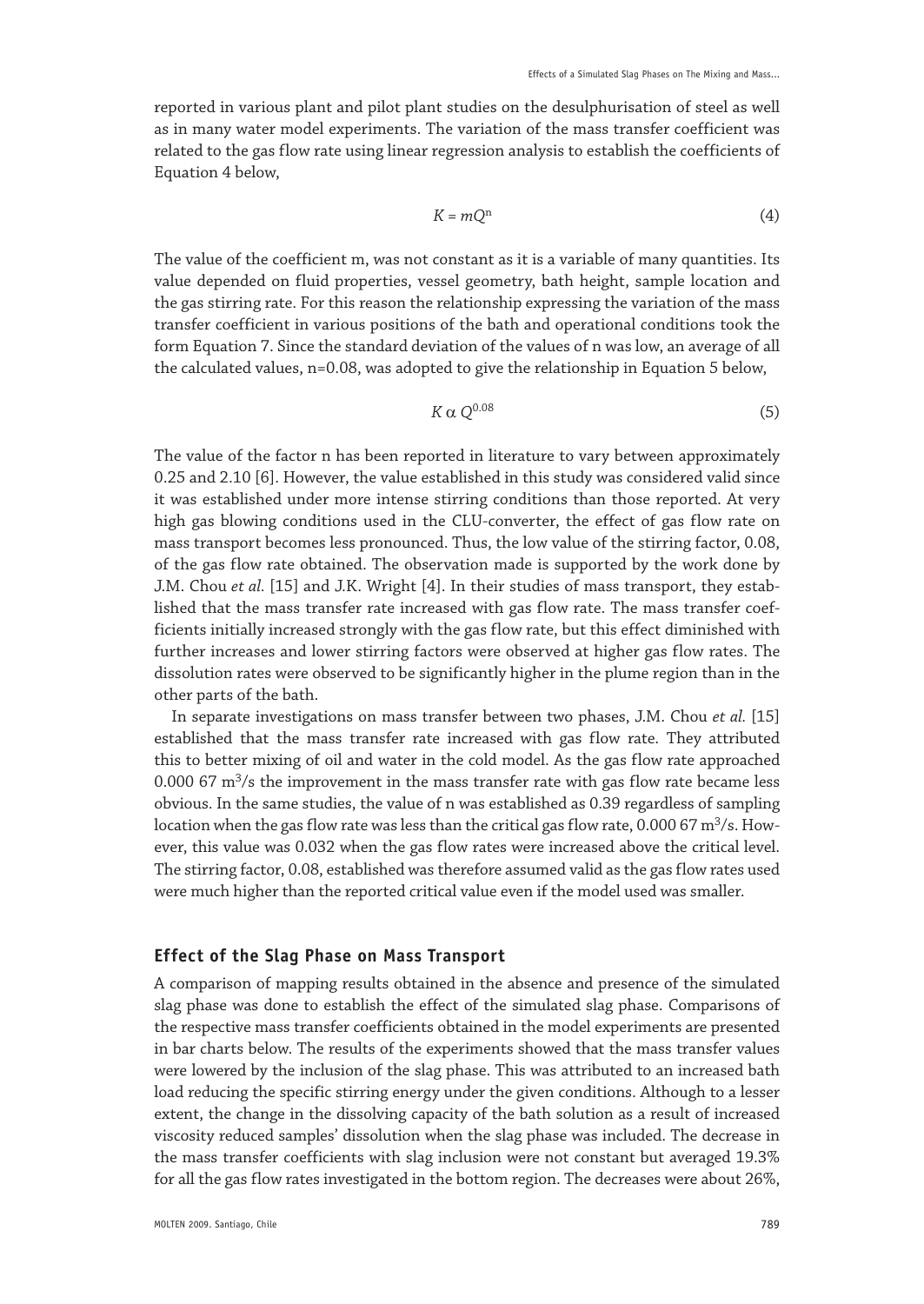14% and 18% for the gas flow rates 0.010  $\mathrm{m}^3/\mathrm{s}$ , 0.015  $\mathrm{m}^3/\mathrm{s}$  and 0.023  $\mathrm{m}^3/\mathrm{s}$  respectively. The changes in mass transfer coefficients were highest at low gas flow rates. This was explained by the fact that, when stirring energy is low any opposing energies or factors result in a large change in mass transfer coefficients. The effect was minimised as the gas flow rate increased, resulting in increased stirring energies, whereas the retarding factors remained almost unchanged.



Figure 18: Comparison of mass transfer coefficient values at a gas flow rate of 0.010  $\text{m}^3/\text{s}$  in the bottom region

As presented in Figures 8 above, the mass transfer coefficient in the bottom region were higher in experiments performed in the absence of the slag phase. For both investigations considered, mass transfer coefficients were generally higher in the regions close to the nozzles where Samples S3, S4 and S5 were located. The step at the bottom of the model converter was responsible for increased turbulence in its vicinity thus, the higher mass transfer rates observed on Sample S3. Mass transfer rates in the bottom region increased with purging gas flow rate. An increase in gas flow rate resulted in increased stirring power in the bath hence, more erosion and/or dissolution of the suspended samples. However, the mass transfer rates in this region were generally low because the samples were placed at the end of the bath liquid re-circulating loop. The liquid in this region had lost much of its kinetic energy thus, the eroding power. Turbulence was therefore limited as gas bubbles were only confined to regions in the vicinity of the nozzles.

The presentation in Figure 9 below is an example of comparisons of the mass transfer coefficients near the cone region. The samples were located slightly above the nozzles, where the cylindrical section of the vessel started. A greater influence of the gas-liquid plume in this region became apparent. As a result of the close vicinity of the nozzles to the region, Samples S4 and S5 that were located inside the high turbulent gas-liquid plume experienced much increased mass transfer rates. Compared to the values in the bottom region, lower mass transfer coefficients were recorded at Location S3 for all gas flow rates investigated. The lowering of mass transfer coefficients showed the decreasing influence of the step as the samples moved further away.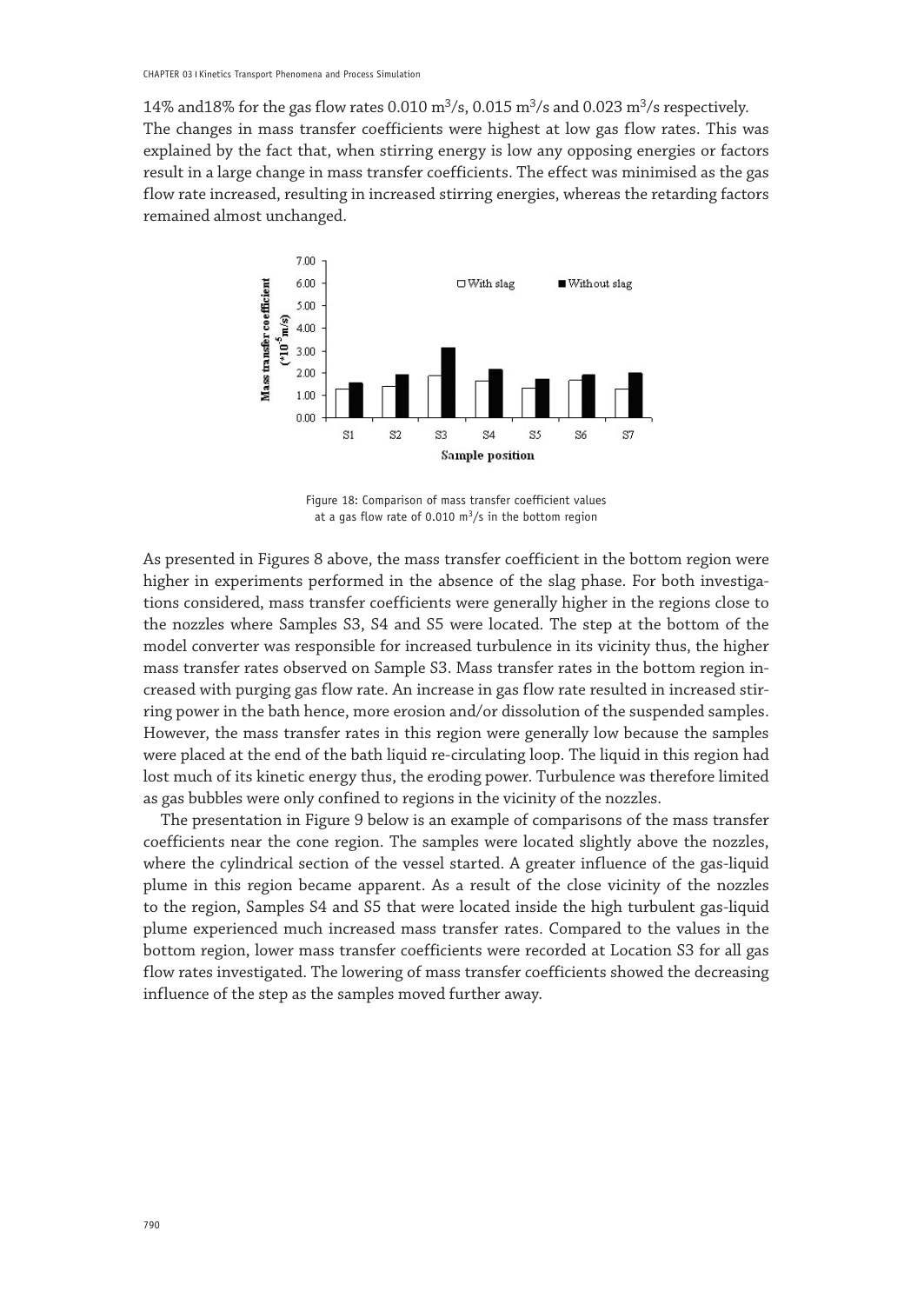

Figure 19: Comparison of mass transfer coefficient values at a gas flow rate of 0.010  $\text{m}^3/\text{s}$  near the cone region

Generally the mass transfer rates were higher in the bottom region than near the cone region for positions that did not fall inside the plume. The mass transfer coefficients decreased near the cone region except for Locations S4 and S5. This was attributed to the fact that these samples were not located inside the plume region thus, the marginal mass transfer rates observed. The mass transfer rates followed the turbulence patterns that were exhibited in the bath. Two distinct regions were observed in the near cone region. There was a region that fell inside the plume and another one that was extending from the vessel walls to the interface, eye of the bath liquid, between the re-circulating liquid and the plume region. Existence of dead volumes in the latter region was quite probable. Under conditions of low gas purging, slow moving kerosene droplets were observed in this region for quite long periods of time at the beginning of experimental runs before they broke up into minute particles and became indistinguishable. It was therefore assumed that, the slow motion of kerosene droplets was an indication of the existence of dead volumes in the region. This condition resulted in low turbulence levels hence, the lower mass transfer rates that were observed.

The average change in mass transfer coefficients was 37.7% in the cone region. The reductions in mass transfer coefficients with the inclusion of the slag phase were about 38%, 39% and 36% for the gas flow rates 0.010  $\rm m^3/s$ , 0.015  $\rm m^3/s$  and 0.023  $\rm m^3/s$  respectively. A greater reduction in the mass transfer coefficient values near the cone region, than in the bottom region, was observed when the slag phase was included. This probably resulted from a combination of two factors. Firstly, the less exposure of the samples in the bottom region to the aggressive gas-liquid plume turbulent currencies, encountered near the cone region, meant that the samples experienced marginal changes originating from a reduced bath stirring power that resulted from slag inclusion. The major driving forces for samples' dissolution rates in the bottom region were eddies produced by the bath liquid bouncing off the bottom of the vessel. These eddies were most likely less affected by the reduction in specific stirring energy of the bath. Secondly, the reduction in turbulent currencies near the cone region as a result of the increased load impacted more on the mass transfer rates in this region. In the near cone region, mass transfer processes were mainly driven by purging gas stirring power related turbulence. The reduced influence of the step at the bottom of the vessel compounded to effects of a reduced gas stirring power near the cone region. Consequently, the effect of a reduced specific energy input was extensive as only less effective forces were available to promote mass transfer.

Samples near the bath surface region recorded the highest mass transfer rates. As explained earlier, the increased turbulence resulting from a much wider plume region plus the splashing action of the bath liquid was responsible for the high mass transfer rates. A sudden pressure drop at the bath surface also added to the turbulence in this region. Ed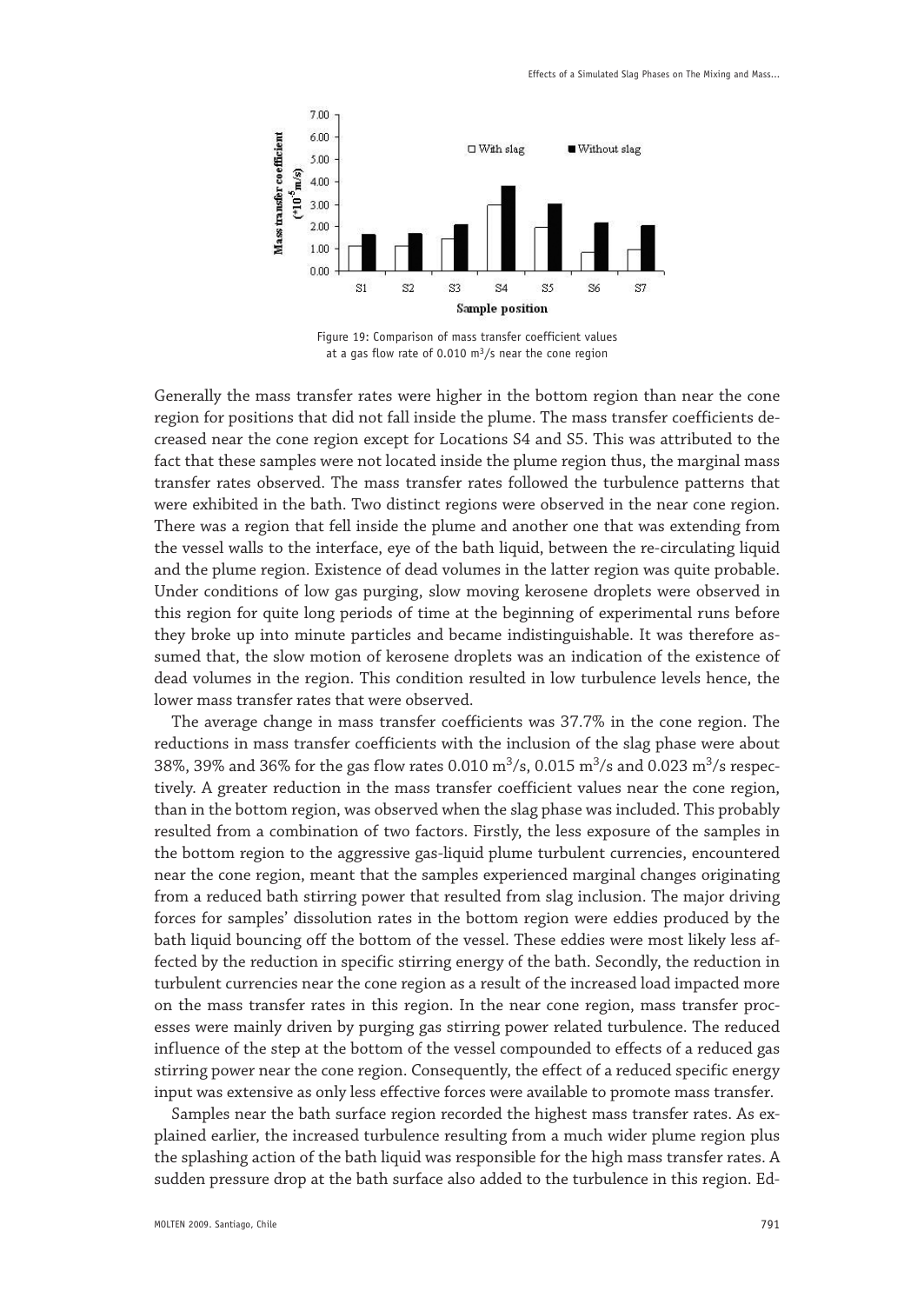dies produced in the liquid by the gas leaving the bath at high velocity were responsible for the increase in the eroding power of the bath liquid in the vicinity of the bath surface.



Figure 20: Comparison of mass transfer coefficient values at a gas flow rate of 0.015  $m^3/s$  near the water bath surface region

The presentation in Figure 20 shows the effect of slag inclusion to mass transfer coefficients near the bath surface region. For all measurements taken, samples at Location S4 recorded maximum mass transfer coefficients. The plume effect at this location was marginal only in the bottom region, where the sample was not positioned inside the plume volume. The average change in mass transfer coefficients was 40% near the bath surface region. The reductions in the mass transfer coefficients with slag inclusion were about 33%, 39% and 48% for the gas flow rates 0.010  $\mathrm{m}^3/\mathrm{s}$ , 0.015  $\mathrm{m}^3/\mathrm{s}$  and 0.023  $\mathrm{m}^3/\mathrm{s}$  respectively. Comparable average changes in mass transfer coefficient values near the cone region and water bath surface regions show that the inclusion of the slag phase had the same effect in the two regions. This was to be expected as mass transfer processes in both regions were mostly influenced by turbulence in the bath liquid resulting from bath purging.

## **CONCLUSIONS**

Under conditions of a constant slag proportion in the bath, the mixing time was found to increase with bath height and decrease with gas flow rate. The mixing time data obtained was related to the specific energy dissipation rate. The established correlation,  $T_{mix}$  = 4.39Q<sup>-0.73</sup>W<sup>0.24</sup>H<sup>1.12</sup>, was established to estimate the mixing time in the model vessel to an acceptable degree of accuracy. The correlation was upgraded to represent the industrial vessel for process control and designing purposes. Inclusion of the simulated slag phase resulted in the mixing time increasing by an average of about 16%. The mixing time was significantly prolonged at high levels of specific energy input to the bath and only marginally at very low specific energy levels.

The relationship showing derived mass transport coefficients (*K*) dependence on the gas injection rates (*Q*) was established as, *K* α *Q*0.08. The obtained relationship showed the little effect the increase in gas flow rate had on mass transfer, under the high gas stirring rates used in the CLU-converter operation. It was established that the bath liquid is in continuous circulation in an anti-clockwise motion with the leading edge above the gas purging nozzles. This motion provides for bulk mixing and mass transfer of the bath liquid in the vessel. However, turbulence characteristics inside the bath liquid were established to vary with location and gas injection rate. The bath surface region, the gas-liquid